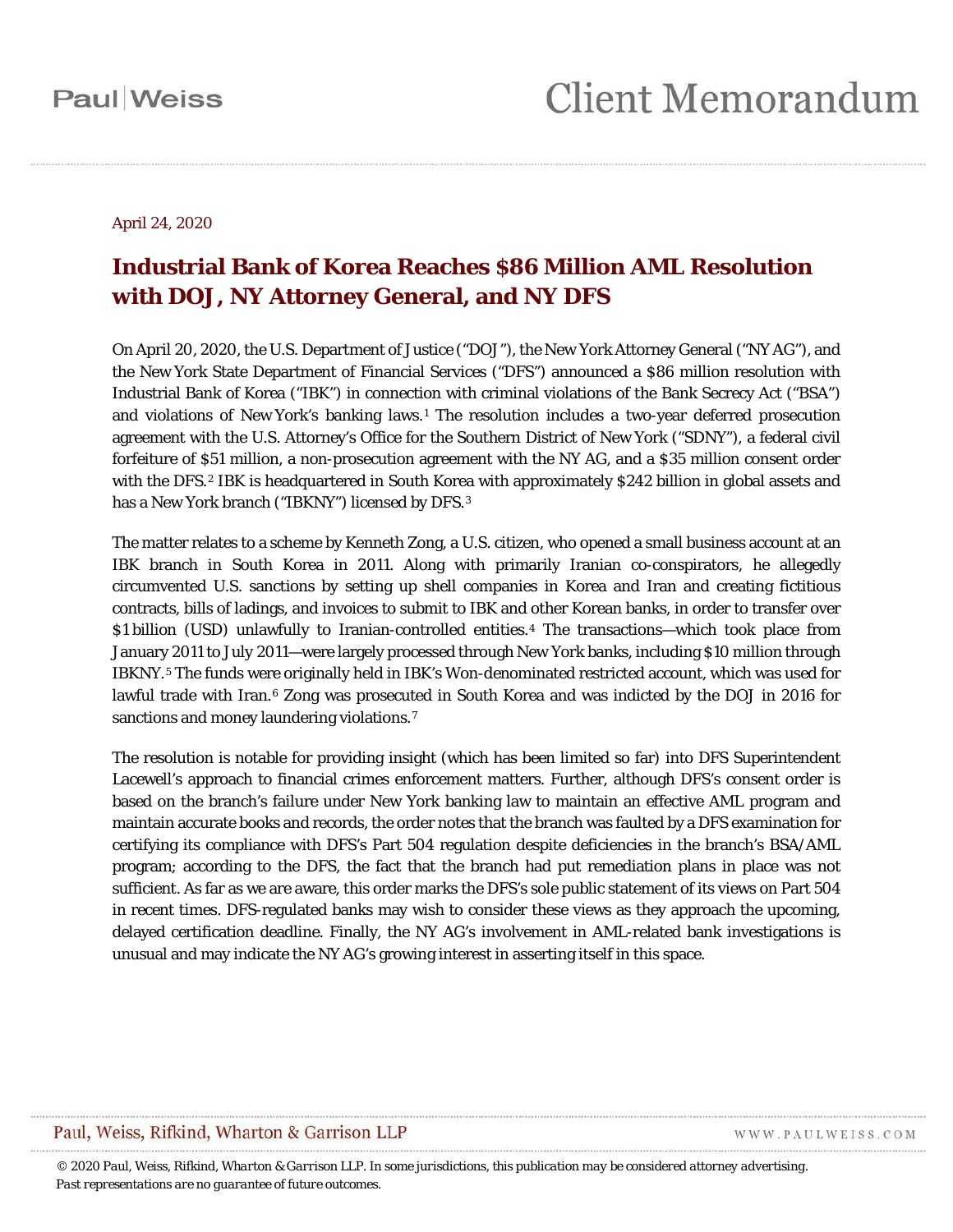#### **DOJ Deferred Prosecution Agreement**

The SDNY charged IBK with violating the BSA by willfully failing, for the period from 2011 to 2014, to establish, implement, and maintain an adequate BSA/AML compliance program at IBK's New York branch.[8](#page-5-7) The SDNY stated that this failure permitted the processing of more than \$1 billion in U.S. dollar transactions in violation of U.S. sanctions against Iran. Of that amount, \$10 million was processed through IBKNY. According to the SDNY, as a result of IBKNY's ineffective BSA/AML compliance program including the lack of an automated transaction monitoring system—it failed to detect and report the illegal transactions until five months after they occurred. The SDNY also noted that, even after IBKNY reported those transactions, IBK failed to self-report the remaining \$[9](#page-5-8)90 million to the authorities.<sup>9</sup> As part of its deferred prosecution agreement ("DPA"), IBK admitted to a statement of facts,<sup>[10](#page-6-0)</sup> including:

- From at least 2006 until January 2013, IBKNY's process for transaction monitoring was manual, even though regulators, IBKNY's sole full-time Compliance Officer, and IBKNY's internal auditor flagged deficiencies in this manual review process and the need to immediately enhance the branch's transaction monitoring system with additional resources. No action was taken by the branch manager or the head office.<sup>11</sup>
- In 2010 and 2011, the Compliance Officer requested additional professional compliance staff for the branch, yet no meaningful action was taken by IBKNY senior leadership.<sup>[12](#page-6-2)</sup>
- Although the first of the Zong transactions was processed by IBKNY as a correspondent bank for IBK on February 10, 2011, it was not until July 20, 2011 that a subset of the transactions were flagged as suspicious, based on their frequency and dollar amounts.<sup>[13](#page-6-3)</sup>

The SDNY noted that after IBK was alerted to investigations by the SDNY and the NY AG in May 2014, it cooperated with those investigations.[14](#page-6-4) The SDNY also stated that IBK, including both the head office and the New York branch, made significant efforts to remediate its BSA/AML programs including by enhancing its governance structure, hiring a new IBKNY Compliance Officer, and implementing a new compliance testing program.[15](#page-6-5) As part of the two-year DPA, IBK agreed to pay a \$51 million civil forfeiture, refrain from all future criminal conduct, implement remedial measures, and provide semi-annual reports[.16](#page-6-6)

#### **NY AG Non-Prosecution Agreement**

According to its press release, the NY AG conducted an independent six-year investigation alongside the SDNY and also found that IBK had willfully failed to establish, implement, and maintain an adequate BSA/AML compliance program at its New York branch, which contributed to IBK's failure to prevent Zong's billion-dollar fraud.<sup>[17](#page-6-7)</sup> The NY AG Crime Proceeds Strike Force began investigating IBK in 2014 for money laundering and bank fraud related to prohibited transactions with Iran.[18](#page-6-8) The NY AG's non-prosecution agreement ("NPA") with IBK is not available on its website.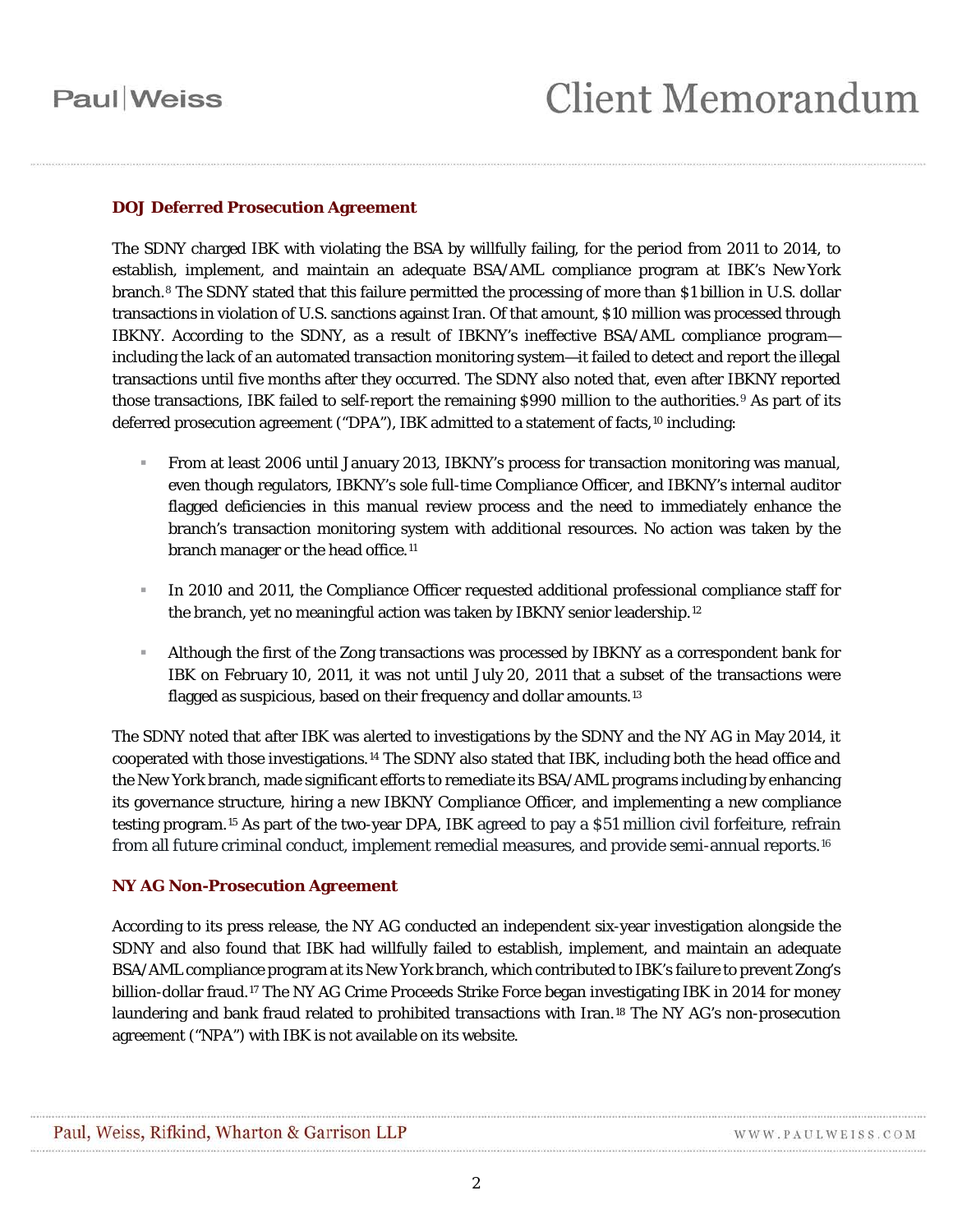The involvement of the NY AG in an AML-related bank investigation is unusual and may signal a growing interest by the NY AG in playing an enforcement role in this arena.

#### **DFS Consent Order**

The DFS determined that IBK and IBKNY "allowed serious deficiencies in the New York Branch's Bank Secrecy Act/Anti-Money Laundering ("BSA/AML") compliance programs that persisted over multiple examination cycles from as early as 2010."[19](#page-6-9) In particular, the DFS noted that, despite warnings in 2010 and 2011 by IBKNY's Deputy General Manager and Compliance Officer of the need to increase compliance staff and update its antiquated software system that caused unreasonable delays in the transaction review process, the bank failed to timely address these warnings.[20](#page-6-10) As a result, IBKNY relied on a deficient manual transaction monitoring system until 2013, when it finally commenced the use of an automated system. [21](#page-6-11)

The DFS faulted both the head office's and New York branch's compliance practices. According to the DFS, IBK's "inadequate and cumbersome compliance program" and failure to train employees on the permissible and impermissible uses of IBK's restricted account resulted in IBK's failure in 2011 to identify and prevent Zong's fraudulent scheme.<sup>[22](#page-6-12)</sup> IBKNY's manual review of suspicious activity also failed to identify Zong's "clear deviation from his expected banking activities" and failed to detect "patterns of inappropriate transactions" such as Zong's large transfers of money within a short period.[23](#page-6-13)

Even after discovery of the fraud in 2011, IBKNY's BSA/AML compliance program did not improve and was repeatedly cited for a number of failings, including:

- serious delays with IBKNY's implementation of its automated transaction monitoring system;<sup>[24](#page-6-14)</sup>
- lack of a comprehensive approach to developing clear transaction monitoring rules;<sup>[25](#page-6-15)</sup>
- significant delay in reviewing alerts generated by IBKNY's new automated transaction monitoring system;<sup>[26](#page-6-16)</sup>
- failure of IBKNY's compliance committee to conduct effective oversight and elevate problems to the head office: [27](#page-6-17)
- failure to incorporate trade finance reimbursements into the automated transaction monitoring system,<sup>[28](#page-6-18)</sup> and
- $\blacksquare$  lack of holistic analysis of foreign correspondent bank customers. [29](#page-6-19)

As a result, in February 2016, the DFS and the Federal Reserve Bank of New York entered into a written agreement with IBK and IBKNY (the "Written Agreement") that required them to develop plans and programs to make various enhancements at the branch, including corporate governance and management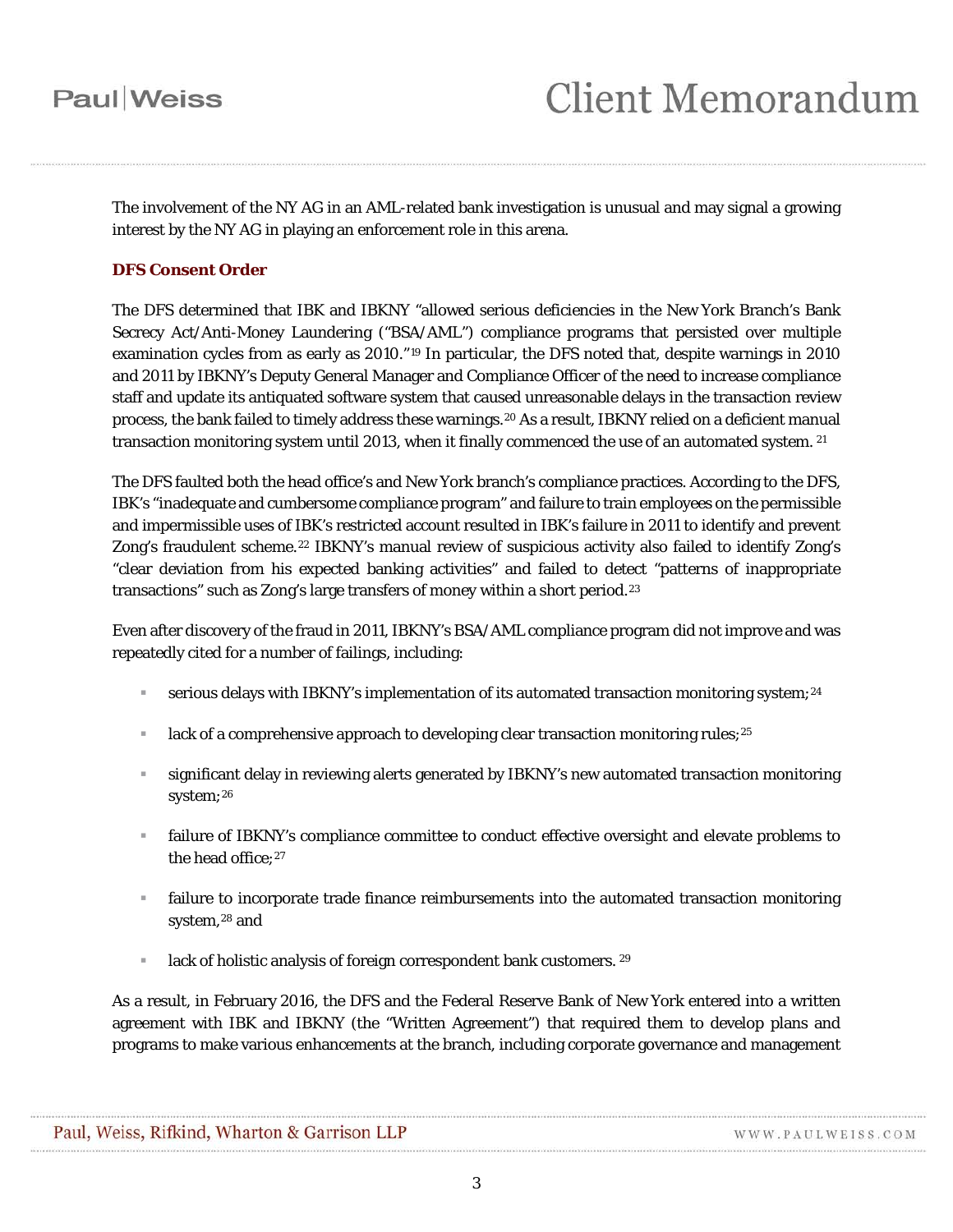oversight, the BSA/AML compliance program, suspicious activity monitoring and reporting, and OFAC compliance.[30](#page-6-20)

The DFS credited substantial improvements by IBKNY in parts of its compliance program between 2016 and 2018, but noted that subsequent examinations found that IBK and IBKNY's compliance with the Written Agreement and BSA/AML laws and regulations had declined even further.<sup>[31](#page-6-21)</sup> Four examinations from 2016 to 2019 revealed that:

- "Although [IBK and IBKNY] had engaged several consultants to help address issues in [their] compliance program, [they] had failed to adequately address issues identified in prior examinations or implement corrective measures required by the Written Agreement."[32](#page-6-22)
- IBK "(a) used stale data to tune its transaction monitoring system; (b) relied on testing scenarios that did not produce productive alerts; (c) relied on a suspicious activity monitoring program that was unable to flag multiple scenarios within one alert; (d) lacked sufficient documentation to support closure of alerts, particularly for transactions processed on behalf of the Bank's home office; (e) lacked effective management oversight over the compliance program; (f) conducted inadequate testing; and (g) failed to adequately document the disposition of OFAC alerts."[33](#page-6-23)
- IBKNY appointed a BSA Compliance Officer with "no prior experience in that role and limited experience with transaction surveillance and AML audit testing," and therefore was not qualified to lead the IBKNY effort to meet the requirements of the Written Agreement.<sup>[34](#page-6-24)</sup>
- IBK and IBKNY failed to remediate issues relating to BSA/AML risk assessment, internal audit validation, training, OFAC alert disposition, quality control, and escalation of aging reports, which were identified in prior examination.<sup>[35](#page-6-25)</sup>
- IBK and IBKNY failed to adequately document how it addressed a risk scenario gap analysis required by a prior exam.<sup>[36](#page-6-26)</sup>

Notably, the 2018 examination found IBKNY not to be in compliance with DFS's Part 504 regulation, [37](#page-6-27) despite having certified in April 2018. The DFS noted that a consultant retained by IBKNY to assess certain BSA/AML and OFAC program elements identified a number of gaps. Although IBKNY developed a remediation plan to address these gaps, that plan was not fully implemented at the time the certification was filed.[38](#page-6-28) The DFS cited to one of its Part 504 FAQs, which states: "The Department expects full compliance with the regulation. A Regulated Institution may not submit a certification under 3 NYCRR 504.7 unless the Regulated Institution is in compliance with the requirements of Part 504 as of the effective date of the certification."[39](#page-6-29)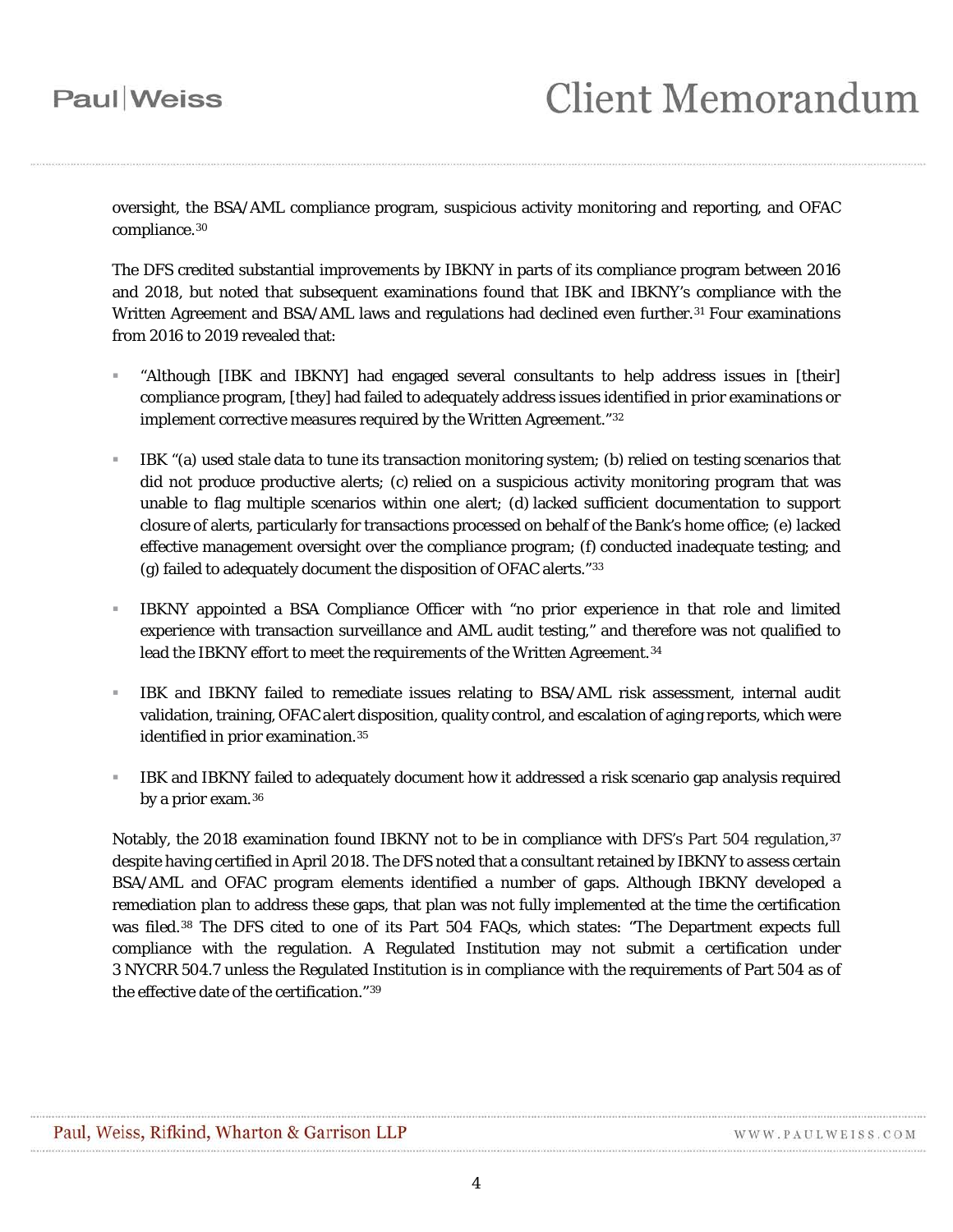## **Client Memorandum**

This discussion of Part 504 marks the DFS's first public written statements on the topic in some time. Despite noting that the branch improperly certified, the consent order does not cite IBKNY for a violation of Part 504.

The DFS's 2019 examination found IBKNY to be compliant with the Written Agreement and to have remediated previously-identified deficiencies. However, the consent order stated that "[w]hile the Department applauds the Bank for its ultimate efforts after eight examination cycles of noncompliance, one positive examination report does not equate to a sustainable, safe and sound financial institution."[40](#page-6-30) The DFS deemed it "necessary and appropriate to ensure IBK and the New York Branch's continued commitment to maintain both an effective and sustainable compliance program that addresses BSA/AML laws, regulations and requirements."[41](#page-7-0) It did, however, recognize "the Bank's very substantial cooperation during the course of the Department's extensive, long-term investigation" and gave "substantial weight to the commendable conduct of the Bank" when determining the terms and remedies of the consent order, "including the amount of the civil monetary penalty imposed."<sup>[42](#page-7-1)</sup>

The consent order cites violations of New York Banking Law § 200-c for failure to maintain appropriate books, accounts, and records reflecting all transactions and actions, and 3 N.Y.C.R.R. § 116.2 for failure to maintain an effective and compliant AML program.[43](#page-7-2) In addition to a \$35 million penalty, IBK and IBKNY must submit status reports and quarterly updates for a two-year period regarding the branch's BSA/AML compliance program, suspicious activity monitoring and reporting, and customer due diligence, as well as IBK and IBKNY's corporate governance and management oversight.[44](#page-7-3) Notably, the DFS did not impose a monitor or independent consultant.

We will continue to monitor AML and sanctions developments and look forward to providing you with further updates.

\* \* \*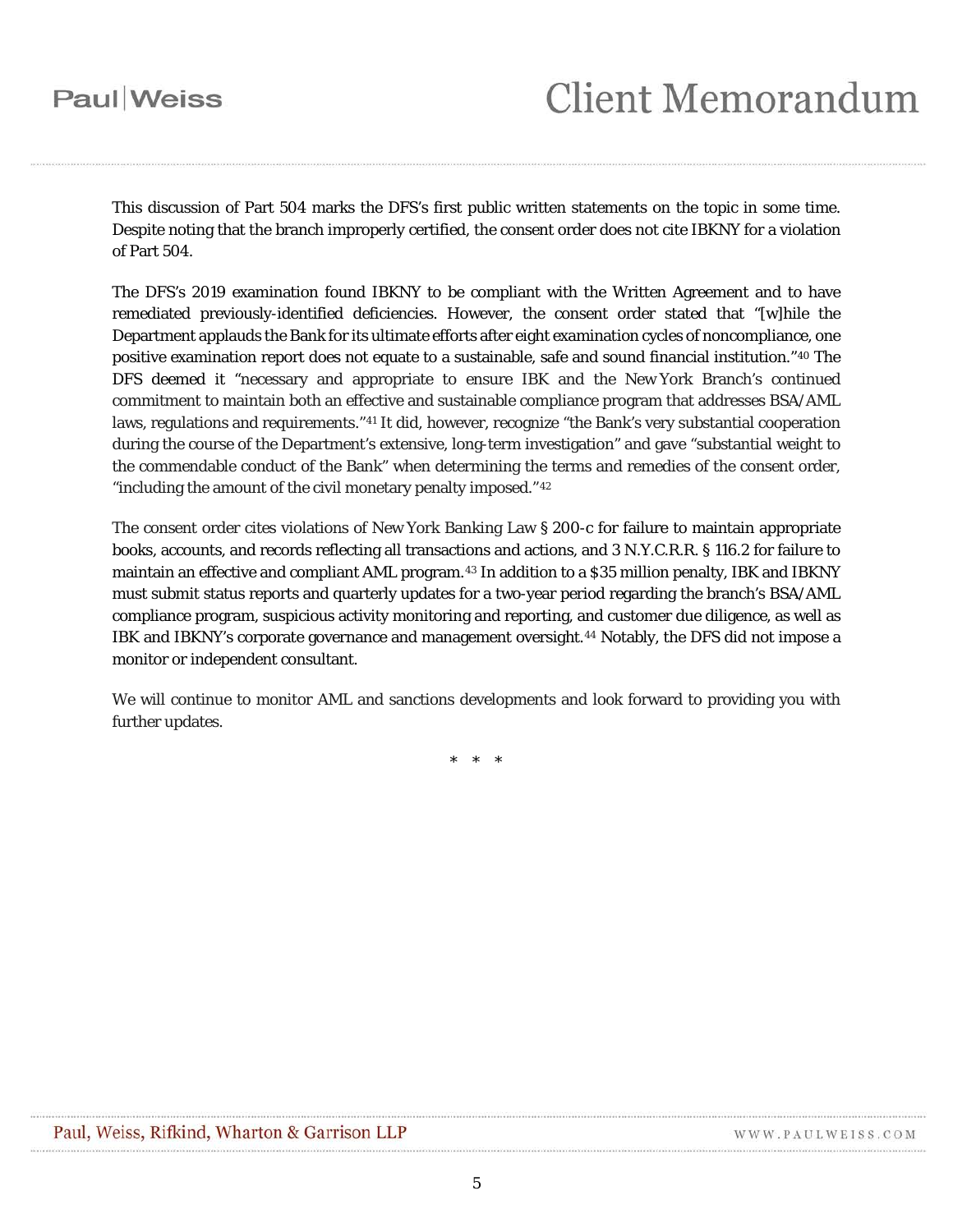## **Client Memorandum**

This memorandum is not intended to provide legal advice, and no legal or business decision should be based on its content. Questions concerning issues addressed in this memorandum should be directed to:

H. Christopher Boehning +1-212-373-3061 [cboehning@paulweiss.com](mailto:cboehning@paulweiss.com)

Michael E. Gertzman +1-212-373-3281 [mgertzman@paulweiss.com](mailto:mgertzman@paulweiss.com)

Mark F. Mendelsohn +1-202-223-7377 [mmendelsohn@paulweiss.com](mailto:mmendelsohn@paulweiss.com)

Karen R. King +1-212-373-3784 [kking@paulweiss.com](mailto:kking@paulweiss.com) Jessica S. Carey +1-212-373-3566 [jcarey@paulweiss.com](mailto:jcarey@paulweiss.com)

Roberto J. Gonzalez +1-202-223-7316 [rgonzalez@paulweiss.com](mailto:rgonzalez@paulweiss.com)

Richard S. Elliott +1-202-223-7324 [relliott@paulweiss.com](mailto:relliott@paulweiss.com) Christopher D. Frey +81-3-3597-6309 [cfrey@paulweiss.com](mailto:cfrey@paulweiss.com)

Brad S. Karp +1-212-373-3316 [bkarp@paulweiss.com](mailto:bkarp@paulweiss.com)

Rachel Fiorill +1-202-223-7346 [rfiorill@paulweiss.com](mailto:rfiorill@paulweiss.com)

*Associates Robyn Bernstein and Sylvia Sui contributed to this Client Memorandum.* 

- <span id="page-5-3"></span><sup>4</sup> *Id.* at 4-5; DOJ Press Release.
- <span id="page-5-4"></span><sup>5</sup> *Id.*; DFS Consent Order at 5.
- <span id="page-5-5"></span>DFS Consent Order at 5.
- <span id="page-5-6"></span><sup>7</sup> Zong's indictment is discussed in our year-in-review memo, *available* [here.](https://www.paulweiss.com/practices/litigation/economic-sanctions-aml/publications/economic-sanctions-and-anti-money-laundering-developments-2017-year-in-review?id=25852)
- <span id="page-5-7"></span><sup>8</sup> DOJ Press Release.
- <span id="page-5-8"></span><sup>9</sup> *Id*.

 $\overline{a}$ 

<span id="page-5-0"></span><sup>1</sup> U.S. Dep't of Justice, Press Release, *Manhattan U.S. Attorney Announces Criminal Charges Against Industrial Bank Of Korea For Violations Of The Bank Secrecy Act* (Apr. 20, 2020), *available* [here](https://www.justice.gov/usao-sdny/pr/manhattan-us-attorney-announces-criminal-charges-against-industrial-bank-korea) ("DOJ Press Release"); N.Y. Attorney General, Press Release, *Attorney General James Announces Agreement with Industrial Bank of Korea Related to Illegal Transfer of Over \$1 Billion to Iran* (Apr. 20, 2020)*, available* [here](https://ag.ny.gov/press-release/2020/attorney-general-james-announces-agreement-industrial-bank-korea-related-illegal) ("NY AG Press Release"); N.Y. Dep't of Fin. Servs., Press Release, *DFS Superintendent Linda A. Lacewell Announces Industrial Bank of Korea to Pay \$35 Million to New York State for Violations of New York Anti-Money Laundering and Recordkeeping Laws* (Apr. 20, 2020), *available* [here](https://www.dfs.ny.gov/press_releases/pr202004201) ("DFS Press Release").

<span id="page-5-1"></span><sup>2</sup> *Id.*; Jonathan Stempel, *Industrial Bank of Korea settles U.S., New York criminal probes over \$1 billion Iran transfer*, REUTERS (Apr. 20, 2020), *available* [here.](https://www.reuters.com/article/us-ibk-new-york/industrial-bank-of-korea-settles-u-s-new-york-criminal-probes-over-1-billion-iran-transfer-idUSKBN2221ZB)

<span id="page-5-2"></span><sup>3</sup> N.Y. Dep't of Fin. Servs., Consent Order Under New York Banking Law §§ 39 and 44 at 1 (Apr. 20, 2020), *available* [here](https://www.dfs.ny.gov/system/files/documents/2020/04/ea20200419_co_ibk_ibk_ny.pdf) ("DFS Consent Order").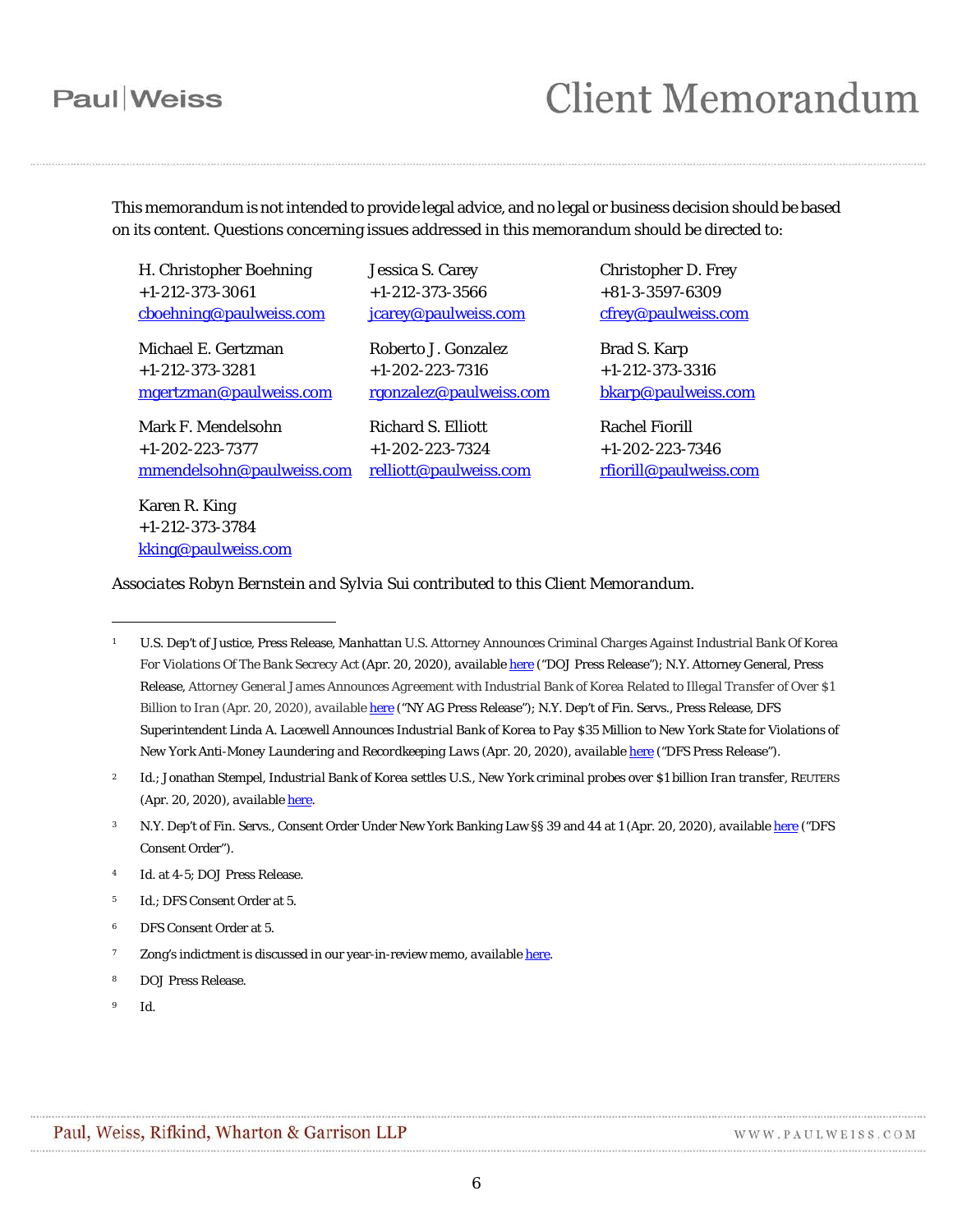-

# **Client Memorandum**

- <span id="page-6-0"></span> U.S. Dep't of Justice, Industrial Bank of Korea - Deferred Prosecution Agreement, Exhibit C (Statement of Facts) (Apr. 13, 2020), *available* [here](https://www.justice.gov/usao-sdny/press-release/file/1270016/download) ("DOJ Deferred Prosecution Agreement, Statement of Facts").
- <span id="page-6-1"></span>*Id.* at 4-6.
- <span id="page-6-2"></span>*Id.* at 6-7.
- <span id="page-6-3"></span>*Id.* at 11-12.
- <span id="page-6-4"></span>*Id.* at 14.
- <span id="page-6-5"></span>*Id.* at 15.
- <span id="page-6-6"></span>U.S. Dep't of Justice, Industrial Bank of Korea - Deferred Prosecution Agreement (Apr. 13, 2020), *available* [here.](https://www.justice.gov/usao-sdny/press-release/file/1270016/download)
- <span id="page-6-7"></span>NY AG Press Release.
- <span id="page-6-8"></span>*Id*.
- <span id="page-6-9"></span>DFS Consent Order at 1-2.
- <span id="page-6-10"></span>*Id.* at 4.
- <span id="page-6-11"></span>*Id.* at 3; DOJ Press Release.
- <span id="page-6-12"></span>DFS Consent Order at 5.
- <span id="page-6-13"></span>*Id.*
- <span id="page-6-14"></span>*Id.* at 6.
- <span id="page-6-15"></span>*Id.*
- <span id="page-6-16"></span>*Id.*
- <span id="page-6-17"></span>*Id.*
- <span id="page-6-18"></span>*Id.* at 6-7.
- <span id="page-6-19"></span>*Id.* at 7.
- <span id="page-6-20"></span>*Id.*
- <span id="page-6-21"></span>*Id.*
- <span id="page-6-22"></span>*Id.* at 8.
- <span id="page-6-23"></span>*Id.*
- <span id="page-6-24"></span>*Id.* at 8-9.
- <span id="page-6-25"></span>*Id.* at 9.
- <span id="page-6-26"></span>*Id.*
- <span id="page-6-27"></span> *See* Banking Division Transaction Monitoring and Filtering Program Requirements and Certifications, 3 N.Y.C.R.R. § 504 (2017) ("Part 504").
- <span id="page-6-28"></span>DFS Consent Order at 10.
- <span id="page-6-29"></span>*Id.*
- <span id="page-6-30"></span>*Id*. at 11.